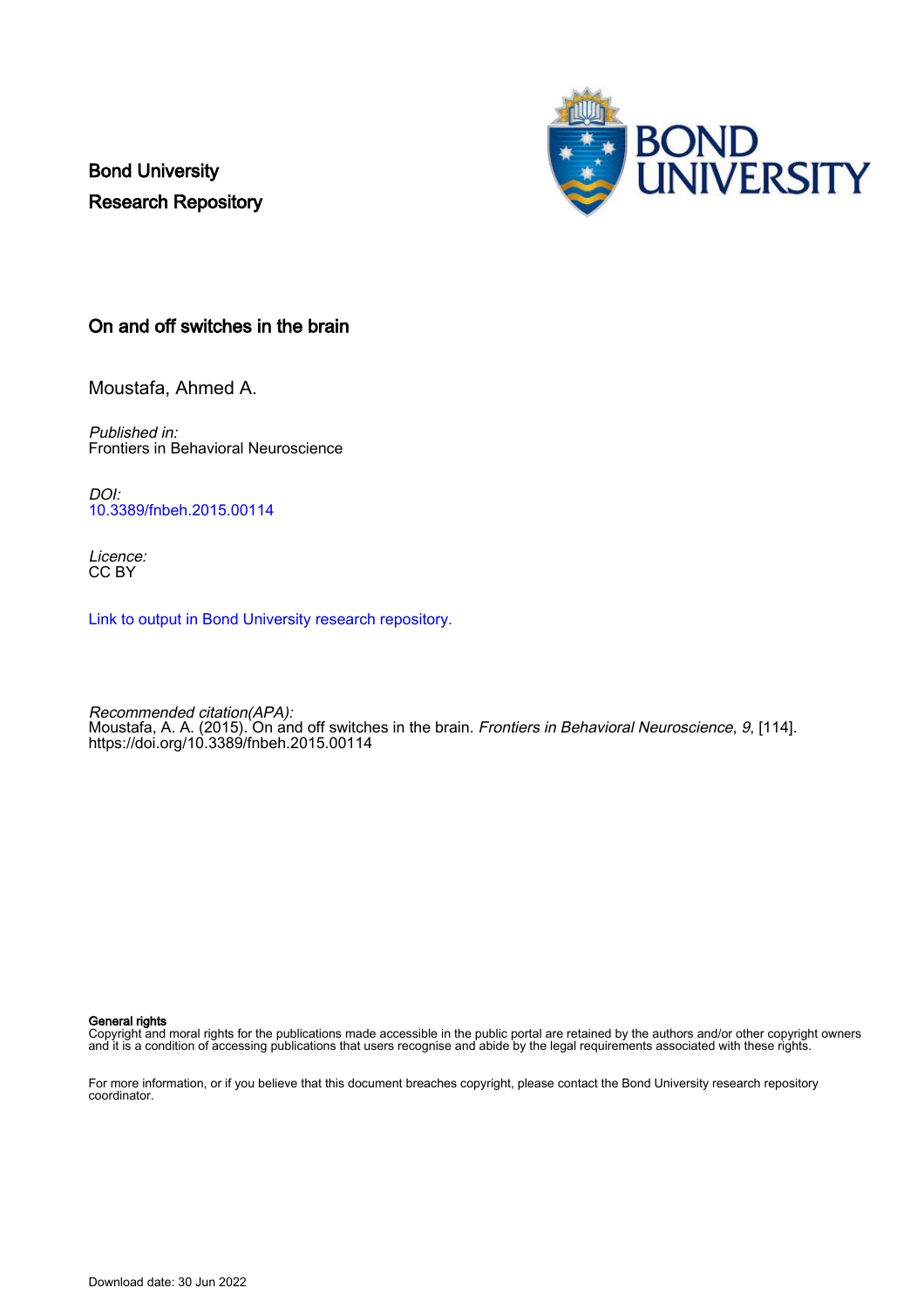

# [On and Off switches in the brain](http://journal.frontiersin.org/article/10.3389/fnbeh.2015.00114/full)

[Ahmed A. Moustafa](http://community.frontiersin.org/people/u/15417) 1, 2\*

*<sup>1</sup> Department of Veterans Affairs, East Organge, New Jersey, USA , <sup>2</sup> Marcs Institute for Brain and Behaviour and School of Social Sciences and Psychology, University of Western Sydney, Sydney, NSW, Australia*

Keywords: basal ganglia, motor processes, sleep, fear, cognition

The brain seems to have evolved one class of neurons that initiate certain behaviors, and another class of neurons that do the opposite (i.e., inhibit these behaviors). In other words, our brains seem to be equipped with different On and Off switch neurons. These neurons are found across many domains, including motor, cognitive, emotional, sleep, and others. This is contrasted to evolving one type of neurons that can do both functions (e.g., motor neurons that can initiate movement where active and inhibit movement when inactive). First, I review neuroscience experiments reporting On and Off switch neurons. Second, I discuss why this is a good design for implementing many behavioral processes than just relying on one kind of neurons that regulate opposing behaviors.

# Motor Control

As an example, human studies have shown that there are two types of neurons in the striatum (input structure of the basal ganglia) that play a role in either stimulating or inhibiting motor processes, often known as On and Off motor neurons or Go vs. NoGo neurons [\(Albin et al., 1989;](#page-4-0) [Frank, 2005;](#page-4-1) [Frank et al., 2007a,](#page-4-2)[b;](#page-4-3) [Moustafa et al., 2008a;](#page-5-0) [Cox et al., 2015\)](#page-4-4). These are suggested to correspond to dopamine D1 and D2 neurons in the striatum, respectively [\(Frank et al., 2007a\)](#page-4-2). These findings are also supported by animal studies showing On and Off motor neurons in the striatum [\(Shen et al.,](#page-5-1) [2008;](#page-5-1) [Kravitz et al., 2010;](#page-5-2) [Lobo et al., 2010\)](#page-5-3). Interestingly, various studies also show that the cortex has two different regions for initiating or inhibiting motor responses, which are respectively the motor cortex vs. lateral prefrontal cortex [\(Sakagami et al., 2006;](#page-5-4) [Aron, 2007\)](#page-4-5). Single-cell recording studies suggest the lateral prefrontal cortical regions have off motor switches [\(Sakagami et al., 2001\)](#page-5-5).

# Fear Responses

Findings similar to the On and Off motor switch neurons were also reported for other behavioral domains. For example, the amygdala was found to have two classes of neurons that either initiate or inhibit fear responses [\(Pare et al., 2004;](#page-5-6) [Anglada-Figueroa and Quirk, 2005;](#page-4-6) [Herry et](#page-5-7) al., [2008;](#page-5-7) [Amano et al., 2010;](#page-4-7) [Moustafa et al., 2013a\)](#page-5-8). For example, Pare and colleagues reported a class of neurons, known as the intercalated (ITC) cells, that were found to inhibit fear responses [\(Pare and Smith, 1993;](#page-5-9) [Amir et al., 2011\)](#page-4-8), although recent studies found conflicting results [\(Strobel et al., 2015\)](#page-5-10)This is contrasted with other kinds of neurons in the basolateral amygdala that play a role in initiating fear responses [\(Maren et al., 1996;](#page-5-11) [Sierra-Mercado et al., 2010\)](#page-5-12). The differences among these neural populations is that the intercalated neurons send inhibitory, while the fear-expression basolateral neurons, send excitatory, projections to the central nucleus of the amygdala, which initiate fear responses (e.g., regulate changes in heart rate responses, breathing, skin conductance). Importantly, some studies also report that the central nucleus of the amygdala may have On and Off neurons [\(Haubensak et al., 2010\)](#page-5-13). Interestingly, the same dissociation for amygdala neurons responsible for initiating and inhibiting fear responses

### **OPEN ACCESS**

# Edited by: *Jeff Dalley,*

*University of Cambridge, UK* Reviewed by: *Carsten T. Wotjak,*

*Max-Planck-Institute of Psychiatry, Germany Oliver Stiedl, VU University Amsterdam, Netherlands Rutsuko Ito, University of Toronto, Canada*

> \*Correspondence: *Ahmed A. Moustafa, [a.moustafa@uws.edu.au](mailto:a.moustafa@uws.edu.au)*

Received: *25 February 2015* Accepted: *17 April 2015* Published: *29 April 2015*

#### Citation:

*Moustafa AA (2015) On and Off switches in the brain. Front. Behav. Neurosci. 9:114. doi: [10.3389/fnbeh.2015.00114](http://dx.doi.org/10.3389/fnbeh.2015.00114)*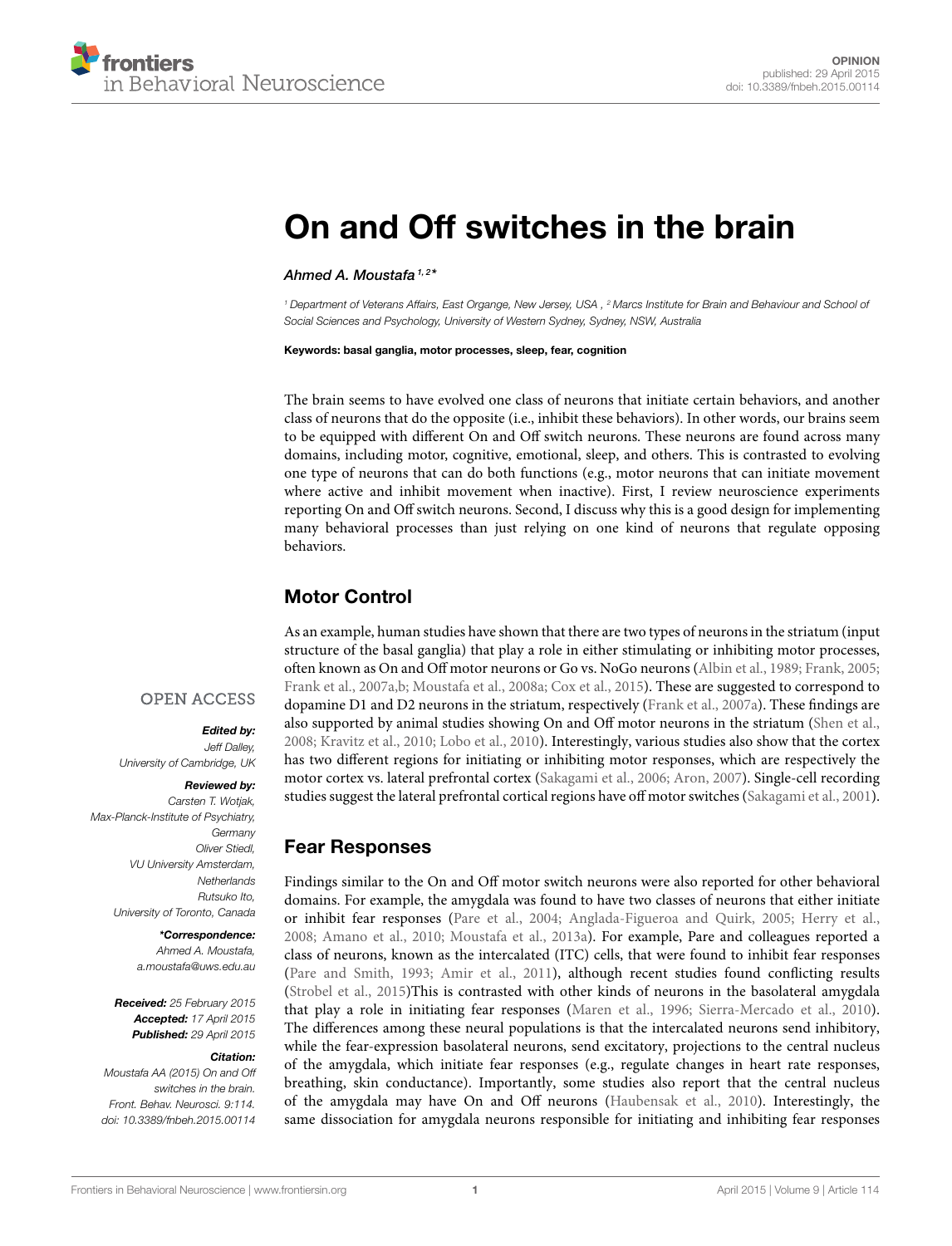were also reported for cortical structures, including respectively, the prelimbic and infralimbic cortices [\(Vidal-Gonzalez et al.,](#page-5-14) [2006;](#page-5-14) [Laurent and Westbrook, 2009;](#page-5-15) [Sierra-Mercado et al., 2010\)](#page-5-12), which respectively project to fear-expression and intercalated neurons in the BLA[\(Berretta et al., 2005\)](#page-4-9). Thus, the brain seems to have evolved On and Off fear neurons that help us adapt in different environments.

Importantly, posttraumatic stress disorder is related to deficiency to extinguish and inhibit fear responses, which is controlled by projections from the infralimbic cortex to intercalated neurons and/or projections from intercalated neurons to the central nucleus of the amygdala (Norrholm et al., [2011\)](#page-5-16). Like posttraumatic stress disorder, there are studies that suggest that addiction is also related to an impairment in extinguishing drug-seeking behavior (as analogous to nonextinguished fear memories in posttraumatic stress disorder) [\(Peters et al., 2009\)](#page-5-17). So it is possible that an impairment in the Off switches in the amygdala and nucleus accumbens may respectively underlie some of the symptoms in posttraumatic stress disorder and addiction. It remains to be shown which neural populations play a role in drug-seeking vs. inhibition of drug-seeking behavior.

# Sleep

Interestingly, it has also been reported that the brain has On and Off neurons in the lateral hypothalamus that regulate sleep [\(Hassani et al., 2009\)](#page-4-10). These are known as melanin-containing and orexin neurons. It was found that the melanin-containing neurons are more active during sleep states (particularly during slow wave sleep) while orexin neurons are active during wake state [\(Adamantidis et al., 2007\)](#page-4-11), that is, these represent On and Off sleep neurons. These findings are supported by other studies showing that orexin overexpression is related to insomnia [\(Prober et al., 2006\)](#page-5-18) and that orexin deficiency is related to narcolepsy [\(Chemelli et al., 1999\)](#page-4-12). Interestingly, orexin antagonists are being trialed for the treatment of insomnia (Cox et al., [2010;](#page-4-13) [Winrow et al., 2012;](#page-5-19) [Winrow and Renger, 2014\)](#page-5-20). Further, the function of these neurons may help regulate other brain regions (e.g., inhibit or stimulate motor areas) during wake vs. sleep states. Importantly, other studies found that other neurotransmitters do also play a role in the initiation of wake vs. sleep states. For example, work by Foster and colleagues show that galanine and GABA can also act as sleep switch, as both are suppressed during sleep [\(Wulff et al., 2010\)](#page-5-21). The same authors also found that adenosine plays a role in switching from wake to sleep states. It remains to be shown whether adenosine impacts orexin and melanin-containing neurons, or vice versa during sleep, and whether these various neurochemicals play dissociable roles during sleep.

# Memory and Cognition

In terms of cognitive processes, the findings are less clear, but there are some indication that the brain could have evolved On and Off neurons to stimulate or inhibit certain kinds of cognitive processes. In the working memory domain, for example, it was suggested by theoretical analyses and experimental data that some neurons in the striatum play a role in gating information into working memory, while others inhibit information from being maintained in working memory [\(Frank et al., 2001;](#page-4-14) [Frank and O'Reilly, 2006;](#page-4-15) [Moustafa et al., 2008b\)](#page-5-22). The working memory inhibition mechanism is assumed to play a key role in minimizing distractibility, and may explain cognitive deficits and the occurrence of positive symptoms (hallucinations and misperception) in schizophrenia, yet, to my knowledge, very few studies have attempted to study its neural substrates. The same working memory gating and inhibition mechanism has been also suggested for attentional processes, that is, dopamine D1 receptor neurons aid in paying attention to stimuli in the environment but dopamine D2 receptor neurons inhibit paying attention [\(Moustafa et al., 2008b\)](#page-5-22). To the best of my knowledge, I do not know whether this has been reported in experimental studies.

As for long-term memory, although most studies focus on understanding the neural mechanism of memory retrieval, few studies have investigated memory retrieval vs. memory suppression, that is, to understand the mechanism of turning the switch on to retrieve memory or turning it off to suppress memory retrieval [\(Anderson and Green, 2001;](#page-4-16) Levy and Anderson, [2008;](#page-5-23) [Benoit and Anderson, 2012\)](#page-4-17). The importance of turning off (i.e., suppressing) memory retrieval is linked to trauma-related disorders, such as posttraumatic stress disorder, when it is potentially important not to remember negative life events. It has been suggested that different parts of the prefrontal cortex play a role in memory retrieval and memory suppression [\(Depue et al., 2007\)](#page-4-18). A recent study (Benoit and Anderson, [2012\)](#page-4-17) investigated the neural mechanisms of memory suppression vs. thought substitution (i.e., a controlled retrieval mechanism where subjects recall one event in order to avoid recalling another event, which is arguably a form of memory retrieval). [Benoit and Anderson \(2012\)](#page-4-17) suggest that two different prefrontal mechanisms may be responsible for these processes. Although, these brain imaging studies suggest there are two neural mechanisms for memory retrieval and suppression, to my knowledge, we do not know whether there are two types of neurons that switch On and Off memory retrieval. The previously-mentioned brain imaging studies on memory found that dorsolateral prefrontal cortex plays a role in both memory recall and suppression. It is not known whether there are different neurons in this brain area that regulate these processes. As most, if not all, studies on memory recall and suppression were conducted in humans, our knowledge on its neural substrates are limited. Future optogenetic studies can study whether there are different dorsolateral prefrontal cortex neurons that play a role in memory recall vs. suppression. Further, as in fear and motor responses, it is possible these neurons are intermingled in the dorsolateral prefrontal cortex.

# Rewarding vs. Aversive Stimuli Processing

The story is a bit more complex for affective processes, such as responding to rewarding vs. aversive stimuli. Although some studies found different neurons respond to rewarding vs. aversive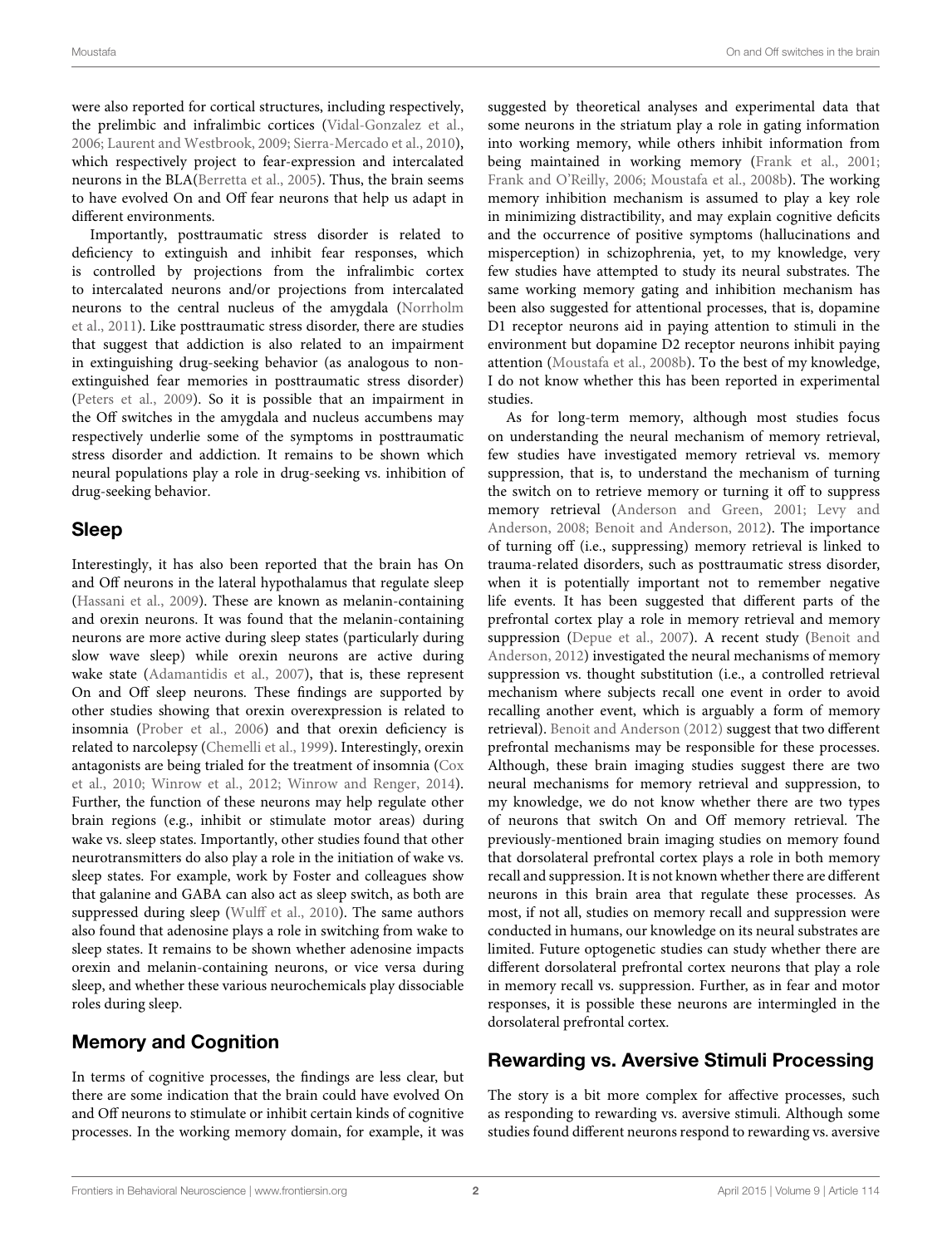stimuli [\(Frank et al., 2007a;](#page-4-2) [Hikida et al., 2010;](#page-5-24) [Kravitz et al.,](#page-5-25) [2012;](#page-5-25) [Cox et al., 2015\)](#page-4-4), other studies found that one class of neurons can represent rewarding vs. aversive information across one dimension [\(Tom et al., 2007;](#page-5-26) [Morrison and Salzman,](#page-5-27) [2009\)](#page-5-27). The rewarding vs. aversive neurons may play a role in activating/inhibiting switches, such as on vs. off fear responses, or Go vs. NoGo motor plans. For example, studies suggest that orbitofrontal neurons representing rewarding vs. aversive information may project to Go vs. NoGo motor neurons in the striatum [\(Frank and Claus, 2006\)](#page-4-19), although this assumption should be tested experimentally.

# Perspective

Across all of the behavioral domains mentioned above, the On and Off switches are intermingled in the same brain region, including dopamine D1 and D2 neurons in the striatum, intercalated and fear-expression basolateral amygdala neurons, as well as orexin and melanin-containing neurons. **[Table 1](#page-3-0)** summarizes these data along with associated pathologies.

What are the implications of these findings? It is important to know that some clinical disorders impact the Off switches, as described above. One example is Parkinson's disease, where the Off switch (i.e., the basal ganglia indirect pathway) is active and thus movement is hard to initiate [\(Albin et al., 1995\)](#page-4-20). As another example, some studies found that schizophrenia is associated with impaired D2 receptors [\(Seeman and Kapur,](#page-5-28) [2000;](#page-5-28) [Silvestri et al., 2000\)](#page-5-29) suggesting that the Off switch is not working properly, and thus no limit is put on attentional or perceptual processes, potentially causing hallucinations and misperception. However, there are debates regarding whether these findings are related to schizophrenia or the administration of antipsychotics [\(Abi-Dargham et al., 2000;](#page-4-21) Seeman and Kapur, [2000\)](#page-5-28). Similarly, it was found that posttraumatic stress disorder is associated with dysfunctional dopamine D2 receptors (i.e., impaired Off switches), possibly explaining the occurrence of intrusive thoughts in this disorder (Comings et al., [1996;](#page-4-22) [Lawford et al., 2006\)](#page-5-30). This is corroborated by studies showing that antipsychotics (which work on dopamine D2 receptors) were found to minimize posttraumatic stress disorder symptoms [\(Ahearn et al., 2003;](#page-4-23) Adetunji et al., [2005\)](#page-4-24), thus possibly "fixing" Off switches. Given that psychopharmacological agents target D2 receptors (with varying affinity to D1 receptors) and that D2 neurons we found to play a role in inhibition processes, it is important to

understand the function of "off switches" in the brain, as this may aid in also understanding and treating various neuropsychological disorders (for discussion see [Moustafa et al.,](#page-5-31) [2013b\)](#page-5-31).

These findings of On and Off switch neurons can have implications for building intelligent machines. Most existing models of motor control, for example, focus on the simulation of the initiation of motor responses, but often do not incorporate mechanisms of motor inhibition [\(Gupta and Noelle, 2007\)](#page-4-25). The design of more complex motor systems may in the future require the integration of On and Off motor switches, with segregated inputs and outputs to each one, that can possibly show humanlike motor control behavior.

As reported above, the On and Off switches were found in cortical and subcortical structures even in one behavior domain, such as motor control, affective processes, and fear responses. It is not known why the brain could have evolved at least two sets of On and Off switches for the same kind of processes! It is possible that these switches are controlled by different inputs and regulate different outputs. However, in the fear response domain, it was suggested that the prelimbic and infralimbic (cortical On and Off switches) structures respectively control the basolateral and intercalated cells, that is On and Off switches [\(Pare et al., 2004;](#page-5-6) [Moustafa et al., 2013a\)](#page-5-8). Another potential explanation here is that the brain has a hierarchical structure with cortical areas possibly controlling subcortical switches. However, more research is needed to study the relationship among neurons in both cortical and subcortical structures, and how they are impacted by environmental inputs.

Now, it is not known why the brain did not evolve only one type of neurons that control On and Off switches, akin to light switches, for turning light On and Off. Importantly, it is more computationally intensive to use two types of switches rather than one. The potential value of having two classes of On and Off switches in the brain is possibly for better control of afferent and efferent projections. For example, with one class of neurons regulating wakefulness vs. sleep, it is hard to send information to efferent systems to regulate their activities (e.g., if it is wake state, activate motor and cognitive areas. If it is a sleep state, inhibit motor areas and activate hippocampus for memory consolidation). The same logic applies to inputs coming into On and Off switches. In order to segregate the kinds of inputs that turn On and Off the switches, having them controlled by separate neurons is most likely a better design. Although it is possible to design a system with one type of neurons that

<span id="page-3-0"></span>

| TABLE 1   On and off neurons and associated brain disorders. |                                                              |                                        |
|--------------------------------------------------------------|--------------------------------------------------------------|----------------------------------------|
| <b>Behavioral domain</b>                                     | Brain regions (On and Off switches)                          | <b>Related brain disorders</b>         |
| Fear                                                         | Amygdala (fear-expression and intercalated neurons)          | Posttraumatic stress disorder          |
| Motor control                                                | Striatum (dopamine D1 and D2 neurons)                        | Parkinson's disease and schizophrenia. |
| Working memory                                               | Striatum (dopamine D1 and D2 neurons)                        |                                        |
| Episodic memory                                              | Dorsolateral prefrontal cortex                               | $\overline{\phantom{a}}$               |
| Sleep                                                        | Lateral hypothalamus (melanin-containing and orexin neurons) | Insomnia, narcolepsy                   |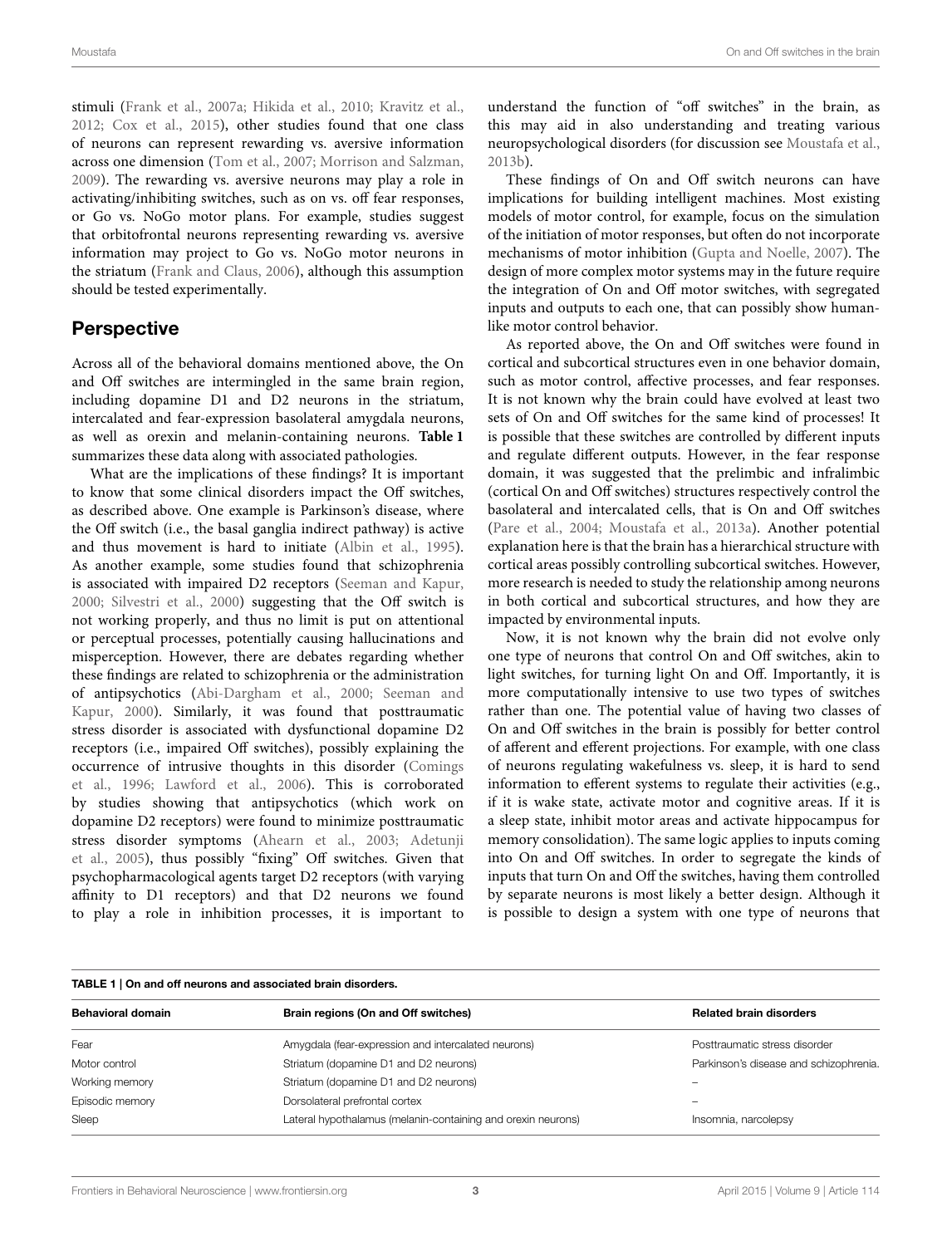control On and Off functions, this control mechanism will be more difficult to adjust and the potential for error is large. Confusing Go with NoGo actions, for example, can be deadly, if one attempts to run away from predator, but the right key is not turned on.

It is important to note that the On and Off switches are only a small part of the neural mechanism underlying the processes described here. Each behavioral domain involves additional complex processes besides the On and Off switches. For example, in the motor domain, there are brain regions that play a role in motor preparation and execution. These regions eventually impact the functioning of the On and Off switches. It is also important to note that the existence of On and Off switches in the brain does not imply a binary response. There are probably graded responses within both initation vs. inhibition responses.

### References

- <span id="page-4-21"></span>Abi-Dargham, A., Rodenhiser, J., Printz, D., Zea-Ponce, Y., Gil, R., Kegeles, L. S., et al. (2000). Increased baseline occupancy of D2 receptors by dopamine in schizophrenia. Proc. Natl. Acad. Sci. U.S.A. 97, 8104–8109. doi: 10.1073/pnas.97.14.8104
- <span id="page-4-11"></span>Adamantidis, A. R., Zhang, F., Aravanis, A. M., Deisseroth, K., and de Lecea, L. (2007). Neural substrates of awakening probed with optogenetic control of hypocretin neurons. Nature 450, 420–424. doi: 10.1038/nature06310
- <span id="page-4-24"></span>Adetunji, B., Mathews, M., Williams, A., Budur, K., Mathews, M., Mahmud, J., et al. (2005). Use of antipsychotics in the treatment of post-traumatic stress disorder. Psychiatry (Edgmont) 2, 43–47.
- <span id="page-4-23"></span>Ahearn, E. P., Krohn, A., Connor, K. M., and Davidson, J. R. (2003). Pharmacologic treatment of posttraumatic stress disorder: a focus on antipsychotic use. Ann. Clin. Psychiatry 15, 193–201. doi: 10.3109/10401230309085689
- <span id="page-4-0"></span>Albin, R. L., Young, A. B., and Penney, J. B. (1989). The functional anatomy of basal ganglia disorders. Trends Neurosci. 12, 366–375.
- <span id="page-4-20"></span>Albin, R. L., Young, A. B., and Penney, J. B. (1995). The functional anatomy of disorders of the basal ganglia. Trends Neurosci. 18, 63–64.
- <span id="page-4-7"></span>Amano, T., Unal, C. T., and Pare, D. (2010). Synaptic correlates of fear extinction in the amygdala. Nat. Neurosci. 13, 489–494. doi: 10.1038/nn.2499
- <span id="page-4-8"></span>Amir, A., Amano, T., and Pare, D. (2011). Physiological identification and infralimbic responsiveness of rat intercalated amygdala neurons. J. Neurophysiol. 105, 3054–3066. doi: 10.1152/jn.00136.2011
- <span id="page-4-16"></span>Anderson, M. C., and Green, C. (2001). Suppressing unwanted memories by executive control. Nature 410, 366–369. doi: 10.1038/35066572
- <span id="page-4-6"></span>Anglada-Figueroa, D., and Quirk, G. J. (2005). Lesions of the basal amygdala block expression of conditioned fear but not extinction. J. Neurosci. 25, 9680–9685. doi: 10.1523/JNEUROSCI.2600-05.2005
- <span id="page-4-5"></span>Aron, A. R. (2007). The neural basis of inhibition in cognitive control. Neuroscientist 13, 214–228. doi: 10.1177/1073858407299288
- <span id="page-4-28"></span>Barral, J., Galarraga, E., Tapia, D., Flores-Barrera, E., Reyes, A., and Bargas, J. (2010). Dopaminergic modulation of spiny neurons in the turtle striatum. Cell. Mol. Neurobiol. 30, 743–750. doi: 10.1007/s10571-010-9499-7
- <span id="page-4-17"></span>Benoit, R. G., and Anderson, M. C. (2012). Opposing mechanisms support the voluntary forgetting of unwanted memories. Neuron 76, 450–460. doi: 10.1016/j.neuron.2012.07.025
- <span id="page-4-9"></span>Berretta, S., Pantazopoulos, H., Caldera, M., Pantazopoulos, P., and Pare, D. (2005). Infralimbic cortex activation increases c-Fos expression in intercalated neurons of the amygdala. Neuroscience 132, 943–953. doi: 10.1016/j.neuroscience.2005.01.020
- <span id="page-4-12"></span>Chemelli, R. M., Willie, J. T., Sinton, C. M., Elmquist, J. K., Scammell, T., Lee, C., et al. (1999). Narcolepsy in orexin knockout mice: molecular genetics of sleep regulation. Cell 98, 437–451. doi: 10.1016/S0092-8674(00)81973-X
- <span id="page-4-22"></span>Comings, D. E., Muhleman, D., and Gysin, R. (1996). Dopamine D2 receptor (DRD2) gene and susceptibility to posttraumatic stress disorder: a study and replication. Biol. Psychiatry 40, 368–372. doi: 10.1016/0006-3223(95)00519-6

For example, a snake 4 m away from us may initiate a weaker fear response than a snake 2 m away. Similar graded responses can be found in the motor and memory systems across on and off switches.

It is possible that the brain has evolved On and Off switches, as there are evidence such neurons do exist in fish and birds (and not only in rats and humans). For example, striatal D1(Go) and D2(NoGo) neurons are also found in fish [\(Ericsson et al.,](#page-4-26) [2013\)](#page-4-26) birds [\(Ding and Perkel, 2002\)](#page-4-27), and turtles [\(Barral et al.,](#page-4-28) [2010\)](#page-4-28). As for fear, one study has reported intercalated cells in chicken with similar anatomical structures to those of mammals, suggesting perhaps they play a similar function across species [\(Vicario et al., 2014\)](#page-5-32). Still, however, more research is needed to identify these neurons in other animals as well as across other behavioral domains.

- <span id="page-4-13"></span>Cox, C. D., Breslin, M. J., Whitman, D. B., Schreier, J. D., McGaughey, G. B., Bogusky, M. J., et al. (2010). Discovery of the dual orexin receptor antagonist [(7R)-4-(5-chloro-1,3-benzoxazol-2-yl)-7-methyl-1,4-diazepan-1-yl][5-methyl-2-(2H -1,2,3-triazol-2-yl)phenyl]methanone (MK-4305) for the treatment of insomnia. J. Med. Chem. 53, 5320–5332. doi: 10.1021/ jm100541c
- <span id="page-4-4"></span>Cox, S. M., Frank, M. J., Larcher, K., Fellows, L. K., Clark, C. A., Leyton, M., et al. (2015). Striatal D1 and D2 signaling differentially predict learning from positive and negative outcomes. Neuroimage 109C, 95–101. doi: 10.1016/j.neuroimage.2014.12.070
- <span id="page-4-18"></span>Depue, B. E., Curran, T., and Banich, M. T. (2007). Prefrontal regions orchestrate suppression of emotional memories via a two-phase process. Science 317, 215–219. doi: 10.1126/science.1139560
- <span id="page-4-27"></span>Ding, L., and Perkel, D. J. (2002). Dopamine modulates excitability of spiny neurons in the avian basal ganglia. J. Neurosci. 22, 5210–5218.
- <span id="page-4-26"></span>Ericsson, J., Stephenson-Jones, M., Perez-Fernandez, J., Robertson, B., Silberberg, G., and Grillner, S. (2013). Dopamine differentially modulates the excitability of striatal neurons of the direct and indirect pathways in lamprey. J. Neurosci. 33, 8045–8054. doi: 10.1523/JNEUROSCI.5881-12.2013
- <span id="page-4-1"></span>Frank, M. J. (2005). Dynamic dopamine modulation in the basal ganglia: a neurocomputational account of cognitive deficits in medicated and nonmedicated Parkinsonism. J. Cogn. Neurosci. 17, 51–72. doi: 10.1162/0898929052880093
- <span id="page-4-19"></span>Frank, M. J., and Claus, E. D. (2006). Anatomy of a decision: striato-orbitofrontal interactions in reinforcement learning, decision making, and reversal. Psychol. Rev. 113, 300–326. doi: 10.1037/0033-295X.113.2.300
- <span id="page-4-14"></span>Frank, M. J., Loughry, B., and O'Reilly, R. C. (2001). Interactions between frontal cortex and basal ganglia in working memory: a computational model. Cogn. Affect. Behav Neurosci. 1, 137–160. doi: 10.3758/CABN.1.2.137
- <span id="page-4-2"></span>Frank, M. J., Moustafa, A. A., Haughey, H. M., Curran, T., and Hutchison, K. E. (2007a). Genetic triple dissociation reveals multiple roles for dopamine in reinforcement learning. Proc. Natl. Acad. Sci. U.S.A. 104, 16311–16316. doi: 10.1073/pnas.0706111104
- <span id="page-4-15"></span>Frank, M. J., and O'Reilly, R., C. (2006). A mechanistic account of striatal dopamine function in human cognition: psychopharmacological studies with cabergoline and haloperidol. Behav. Neurosci. 120, 497–517. doi: 10.1037/0735- 7044.120.3.497
- <span id="page-4-3"></span>Frank, M. J., Samanta, J., Moustafa, A. A., and Sherman, S. J. (2007b). Hold your horses: impulsivity, deep brain stimulation, and medication in parkinsonism. Science 318, 1309–1312. doi: 10.1126/science.1146157
- <span id="page-4-25"></span>Gupta, A., and Noelle, D. C. (2007). "A dual-pathway neural network model of control relinquishment in motor skill learning," in Paper Presented at the IJCAI (San Francisco, CA).
- <span id="page-4-10"></span>Hassani, O. K., Lee, M. G., and Jones, B. E. (2009). Melanin-concentrating hormone neurons discharge in a reciprocal manner to orexin neurons across the sleep-wake cycle. Proc. Natl. Acad. Sci. U.S.A. 106, 2418–2422. doi: 10.1073/pnas.0811400106